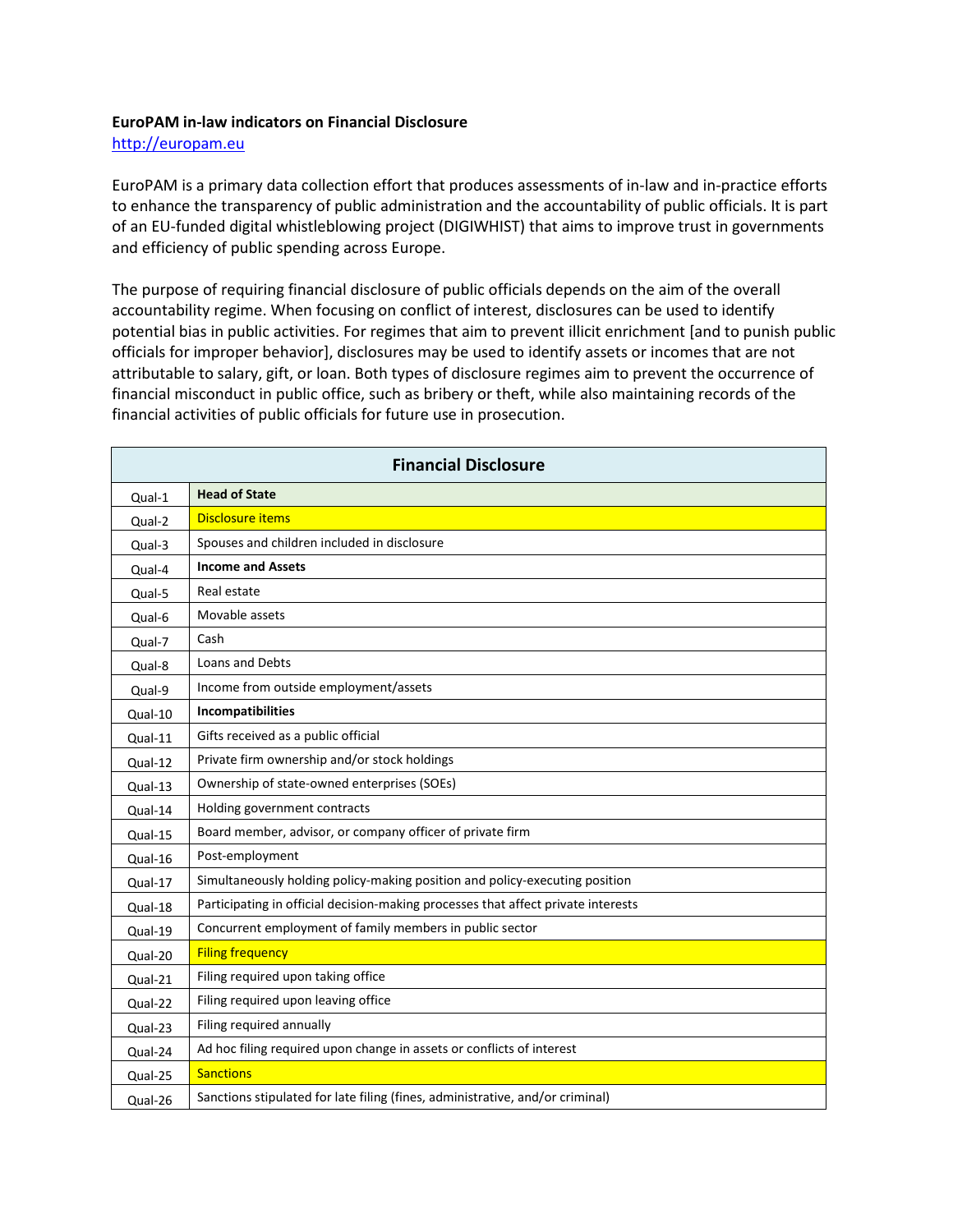| Qual-27 | Sanctions stipulated for non-filing (fines, administrative, and/or criminal)       |
|---------|------------------------------------------------------------------------------------|
| Qual-28 | Sanctions stipulated for false disclosure (fines, administrative, and/or criminal) |
| Qual-29 | <b>Monitoring and Oversight</b>                                                    |
| Qual-30 | Depository body explicitly identified                                              |
| Qual-31 | Enforcement body explicitly identified                                             |
| Qual-32 | Some agency assigned responsibility for verifying submission                       |
| Qual-33 | Some agency assigned responsibility for verifying accuracy                         |
| Qual-34 | <b>Public access to declarations</b>                                               |
| Qual-35 | Public availability                                                                |
| Qual-36 | Timing of information release specified                                            |
| Qual-37 | Location(s) of access specified                                                    |
| Qual-38 | Cost of access specified                                                           |
| Qual-39 | <b>Ministers</b>                                                                   |
| Qual-40 | <b>Disclosure items</b>                                                            |
| Qual-41 | Spouses and children included in disclosure                                        |
| Qual-42 | <b>Income and Assets</b>                                                           |
| Qual-43 | Real estate                                                                        |
| Qual-44 | Movable assets                                                                     |
| Qual-45 | Cash                                                                               |
| Qual-46 | Loans and Debts                                                                    |
| Qual-47 | Income from outside employment/assets                                              |
| Qual-48 | Incompatibilities                                                                  |
| Qual-49 | Gifts received as a public official                                                |
| Qual-50 | Private firm ownership and/or stock holdings                                       |
| Qual-51 | Ownership of state-owned enterprises (SOEs)                                        |
| Qual-52 | Holding government contracts                                                       |
| Qual-53 | Board member, advisor, or company officer of private firm                          |
| Qual-54 | Post-employment                                                                    |
| Qual-55 | Simultaneously holding policy-making position and policy-executing position        |
| Qual-56 | Participating in official decision-making processes that affect private interests  |
| Qual-57 | Concurrent employment of family members in public sector                           |
| Qual-58 | <b>Filing frequency</b>                                                            |
| Qual-59 | Filing required upon taking office                                                 |
| Qual-60 | Filing required upon leaving office                                                |
| Qual-61 | Filing required annually                                                           |
| Qual-62 | Ad hoc filing required upon change in assets or conflicts of interest              |
| Qual-63 | <b>Sanctions</b>                                                                   |
| Qual-64 | Sanctions stipulated for late filing (fines, administrative, and/or criminal)      |
| Qual-65 | Sanctions stipulated for non-filing (fines, administrative, and/or criminal)       |
| Qual-66 | Sanctions stipulated for false disclosure (fines, administrative, and/or criminal) |
| Qual-67 | <b>Monitoring and Oversight</b>                                                    |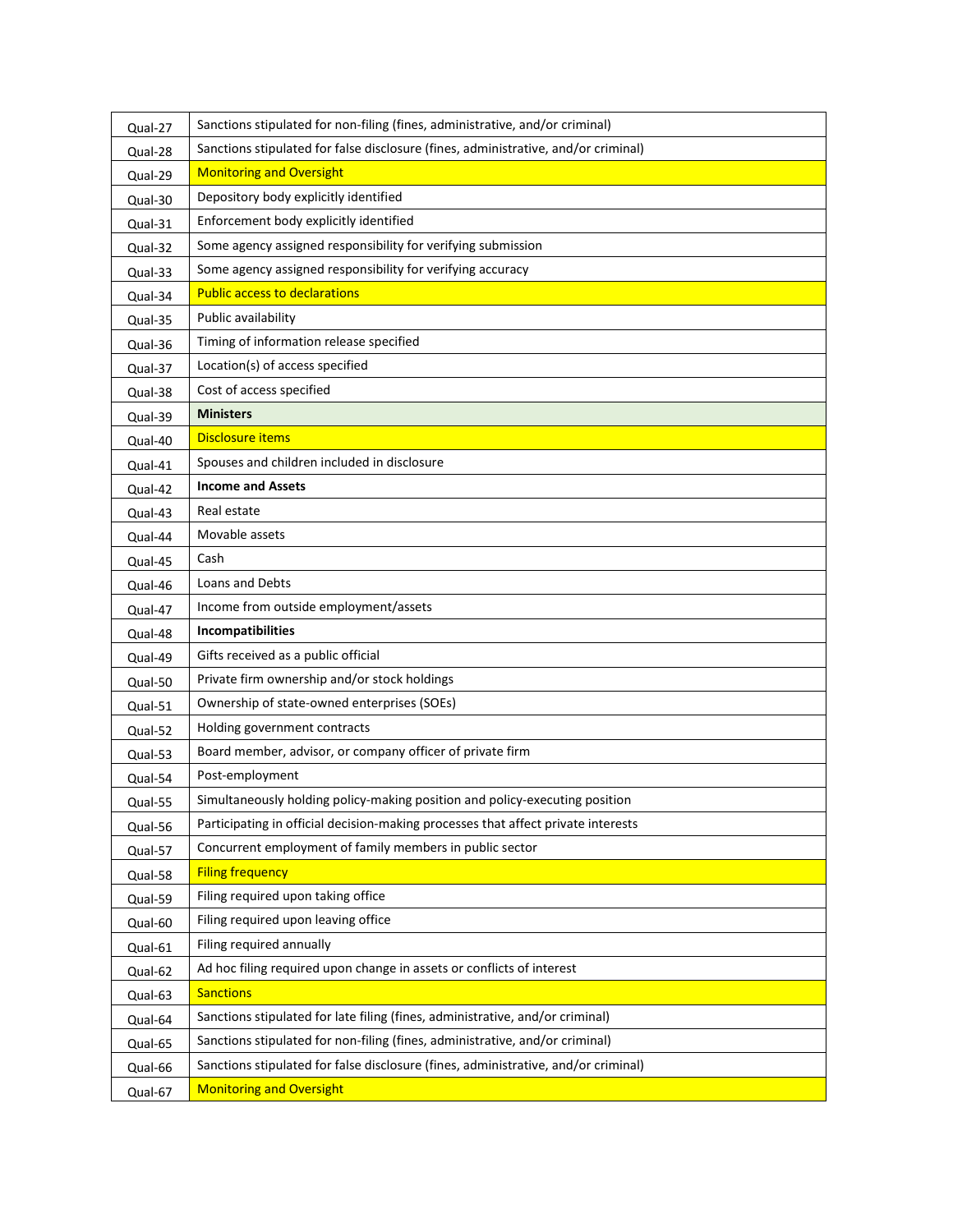| Qual-68  | Depository body explicitly identified                                              |
|----------|------------------------------------------------------------------------------------|
| Qual-69  | Enforcement body explicitly identified                                             |
| Qual-70  | Some agency assigned responsibility for verifying submission                       |
| Qual-71  | Some agency assigned responsibility for verifying accuracy                         |
| Qual-72  | <b>Public access to declarations</b>                                               |
| Qual-73  | Public availability                                                                |
| Qual-74  | Timing of information release specified                                            |
| Qual-75  | Location(s) of access specified                                                    |
| Qual-76  | Cost of access specified                                                           |
| Qual-77  | <b>Members of Parliament</b>                                                       |
| Qual-78  | <b>Disclosure items</b>                                                            |
| Qual-79  | Spouses and children included in disclosure                                        |
| Qual-80  | <b>Income and Assets</b>                                                           |
| Qual-81  | Real estate                                                                        |
| Qual-82  | Movable assets                                                                     |
| Qual-83  | Cash                                                                               |
| Qual-84  | Loans and Debts                                                                    |
| Qual-85  | Income from outside employment/assets                                              |
| Qual-86  | Incompatibilities                                                                  |
| Qual-87  | Gifts received as a public official                                                |
| Qual-88  | Private firm ownership and/or stock holdings                                       |
| Qual-89  | Ownership of state-owned enterprises (SOEs)                                        |
| Qual-90  | Holding government contracts                                                       |
| Qual-91  | Board member, advisor, or company officer of private firm                          |
| Qual-92  | Post-employment                                                                    |
| Qual-93  | Simultaneously holding policy-making position and policy-executing position        |
| Qual-94  | Participating in official decision-making processes that affect private interests  |
| Qual-95  | Concurrent employment of family members in public sector                           |
| Qual-96  | <b>Filing frequency</b>                                                            |
| Qual-97  | Filing required upon taking office                                                 |
| Qual-98  | Filing required upon leaving office                                                |
| Qual-99  | Filing required annually                                                           |
| Qual-100 | Ad hoc filing required upon change in assets or conflicts of interest              |
| Qual-101 | <b>Sanctions</b>                                                                   |
| Qual-102 | Sanctions stipulated for late filing (fines, administrative, and/or criminal)      |
| Qual-103 | Sanctions stipulated for non-filing (fines, administrative, and/or criminal)       |
| Qual-104 | Sanctions stipulated for false disclosure (fines, administrative, and/or criminal) |
| Qual-105 | <b>Monitoring and Oversight</b>                                                    |
| Qual-106 | Depository body explicitly identified                                              |
| Qual-107 | Enforcement body explicitly identified                                             |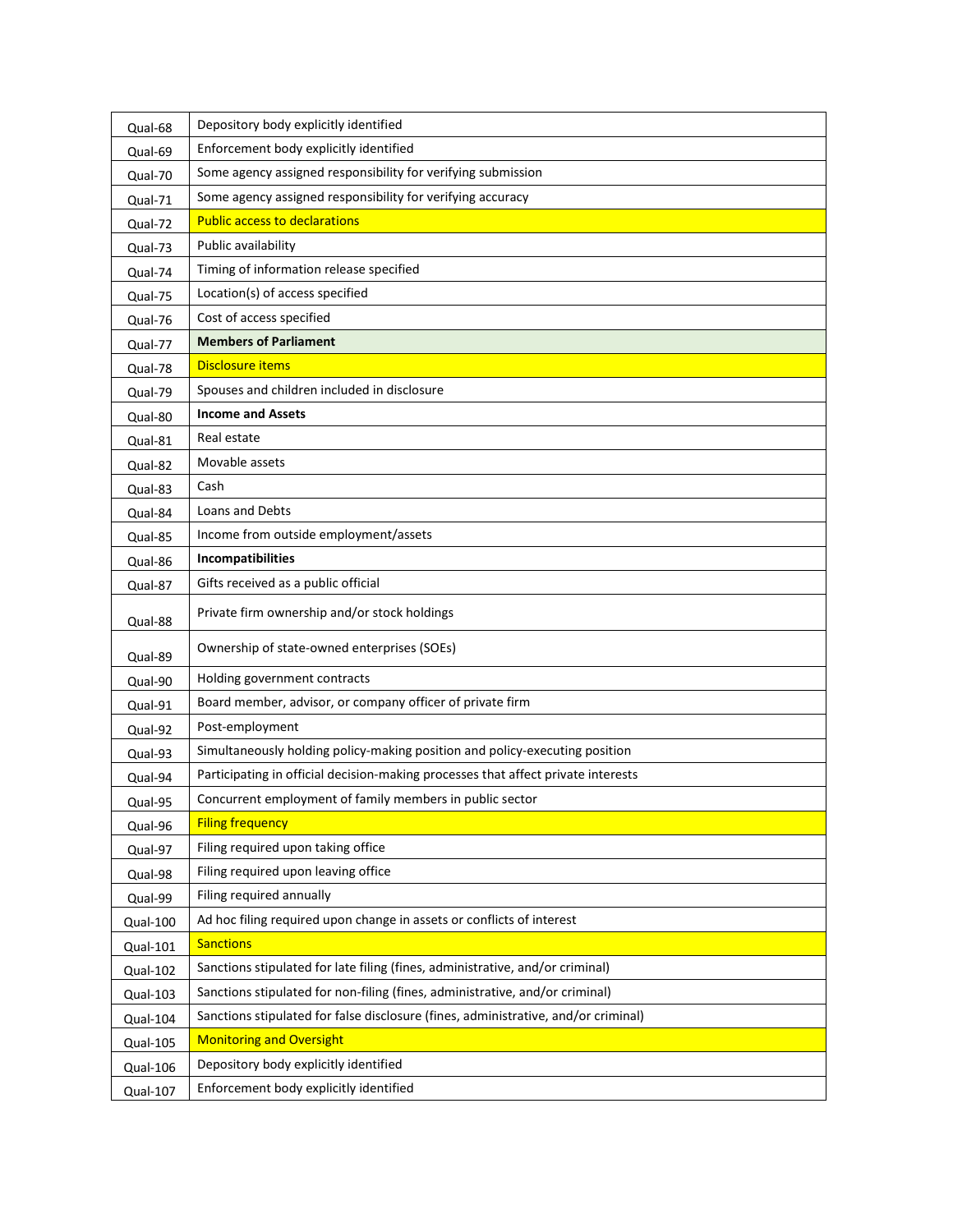| Qual-108        | Some agency assigned responsibility for verifying submission                       |
|-----------------|------------------------------------------------------------------------------------|
| Qual-109        | Some agency assigned responsibility for verifying accuracy                         |
| <b>Qual-110</b> | <b>Public access to declarations</b>                                               |
| <b>Qual-111</b> | Public availability                                                                |
| Qual-112        | Timing of information release specified                                            |
| <b>Qual-113</b> | Location(s) of access specified                                                    |
| Qual-114        | Cost of access specified                                                           |
| <b>Qual-115</b> | <b>Civil servants</b>                                                              |
| Qual-116        | Disclosure items                                                                   |
| Qual-117        | Spouses and children included in disclosure                                        |
| Qual-118        | <b>Income and Assets</b>                                                           |
| Qual-119        | Real estate                                                                        |
| Qual-120        | Movable assets                                                                     |
| Qual-121        | Cash                                                                               |
| Qual-122        | Loans and Debts                                                                    |
| Qual-123        | Income from outside employment/assets                                              |
| Qual-124        | Incompatibilities                                                                  |
| Qual-125        | Gifts received as a public official                                                |
| Qual-126        | Private firm ownership and/or stock holdings                                       |
| Qual-127        | Ownership of state-owned enterprises (SOEs)                                        |
| Qual-128        | Holding government contracts                                                       |
| Qual-129        | Board member, advisor, or company officer of private firm                          |
| Qual-130        | Post-employment                                                                    |
| Qual-131        | Simultaneously holding policy-making position and policy-executing position        |
| Qual-132        | Participating in official decision-making processes that affect private interests  |
| Qual-133        | Concurrent employment of family members in public sector                           |
| Qual-134        | <b>Filing frequency</b>                                                            |
| Qual-135        | Filing required upon taking office                                                 |
| Qual-136        | Filing required upon leaving office                                                |
| Qual-137        | Filing required annually                                                           |
| Qual-138        | Ad hoc filing required upon change in assets or conflicts of interest              |
| Qual-139        | <b>Sanctions</b>                                                                   |
| Qual-140        | Sanctions stipulated for late filing (fines, administrative, and/or criminal)      |
| Qual-141        | Sanctions stipulated for non-filing (fines, administrative, and/or criminal)       |
| Qual-142        | Sanctions stipulated for false disclosure (fines, administrative, and/or criminal) |
| Qual-143        | <b>Monitoring and Oversight</b>                                                    |
| Qual-144        | Depository body explicitly identified                                              |
| Qual-145        | Enforcement body explicitly identified                                             |
| Qual-146        | Some agency assigned responsibility for verifying submission                       |
| Qual-147        | Some agency assigned responsibility for verifying accuracy                         |
| Qual-148        | <b>Public access to declarations</b>                                               |